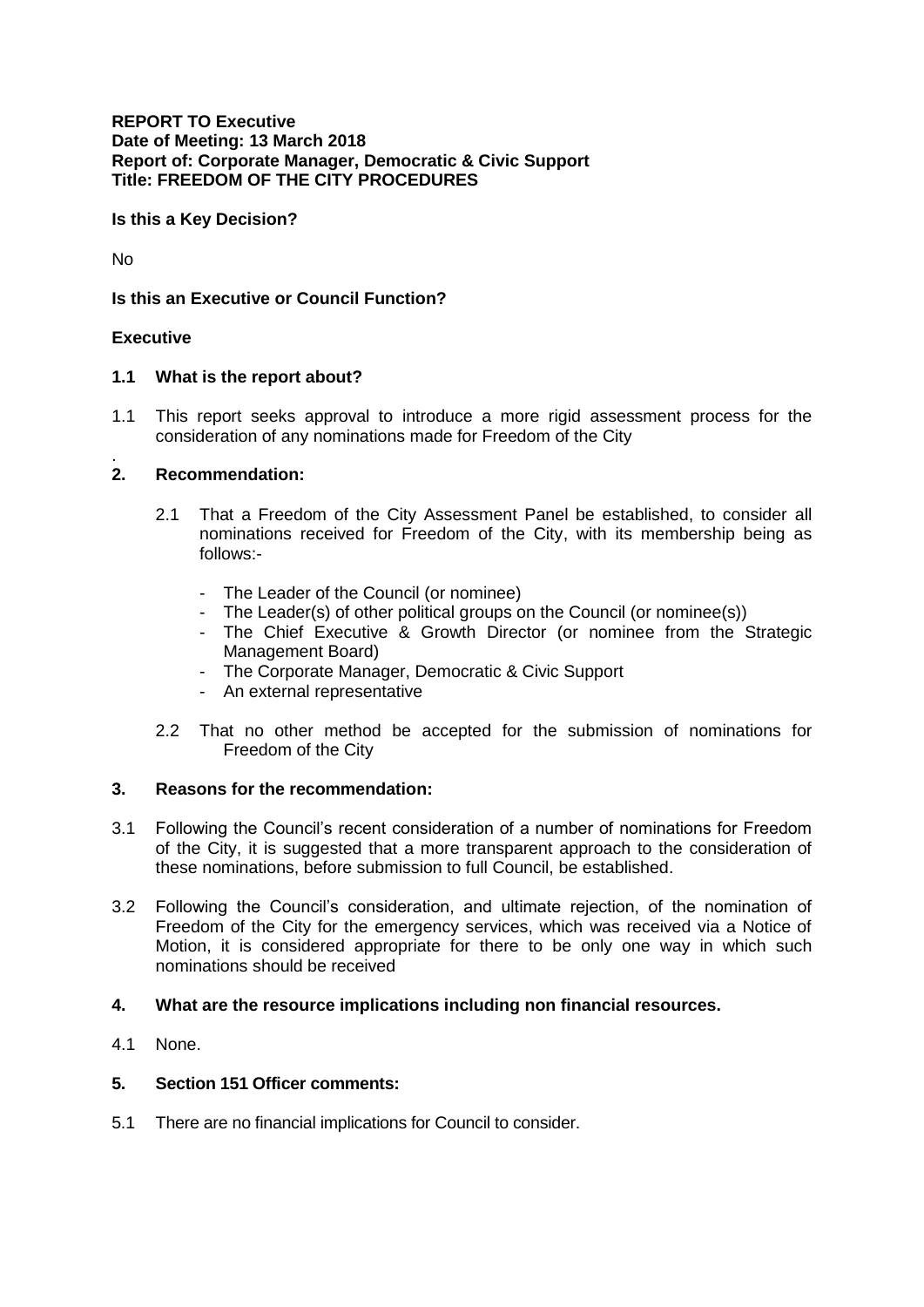## **6. What are the legal aspects?**

6.1 Section 249 of the Local Government Act 1972, gives Councils the power to grant "Freedom of the City" to any individual who it feels has given eminent service to the City.

# **7. Monitoring Officer's comments:**

7.1 This report raises no issues for the Monitoring Officer.

# **8. Report details:**

- 8.1 The Council at its meeting on 24 February 2015, agreed the recommendation of the Executive for the establishment of criteria against which future nominations for Freedom of the City could be judged. This report is attached for ease of reference as Appendix A.
- 8.2 Since that time, a number of nominations have been received and considered against these criteria, with the majority progressing to Executive and Council for approval.
- 8.3 However, there have been several which did not progress past the initial stage of consideration by the Group Leaders and Chief Executive & Growth Director. Whilst these nominations may have been considered to meet some of the set criteria, it was felt that it would, at that time, be inappropriate to progress the nomination.
- 8.4 Whilst it could be considered that this should have been the end of the matter at that time, the proposer for one of the unsuccessful nominees has continued to provide further supporting evidence for their nomination. They have also questioned why their nomination had been unsuccessful when their nominee (in their opinion) had met many of the set criteria against which nominations should be judged.
- 8.5 A further unsuccessful proposer used a different Council methodology (via a Notice of Motion to full Council) to put forward their nomination. Whilst it was quite permissible for such a matter to be the subject of a notice of motion, several speakers at the Council meeting at which this matter was discussed, felt that it was inappropriate due to refusal of the nomination via the previously agreed channel.
- 8.6 This report is therefore put forward to try to enhance the procedure used for the consideration of nominations by broadening the initial consideration stage, and therefore following a similar route to that used by the Cabinet Office for consideration of nominations for a UK national honour.
- 8.7 It is therefore suggested that an Assessment Panel comprising the following representatives, be established who would consider all nominations received:-
	- The Leader of the Council (or nominee)
	- The Leader(s) of other political groups on the Council (or nominee(s))
	- The Chief Executive & Growth Director (or nominee from the Strategic Management Board)
	- The Corporate Manager, Democratic & Civic Support
	- An external representative